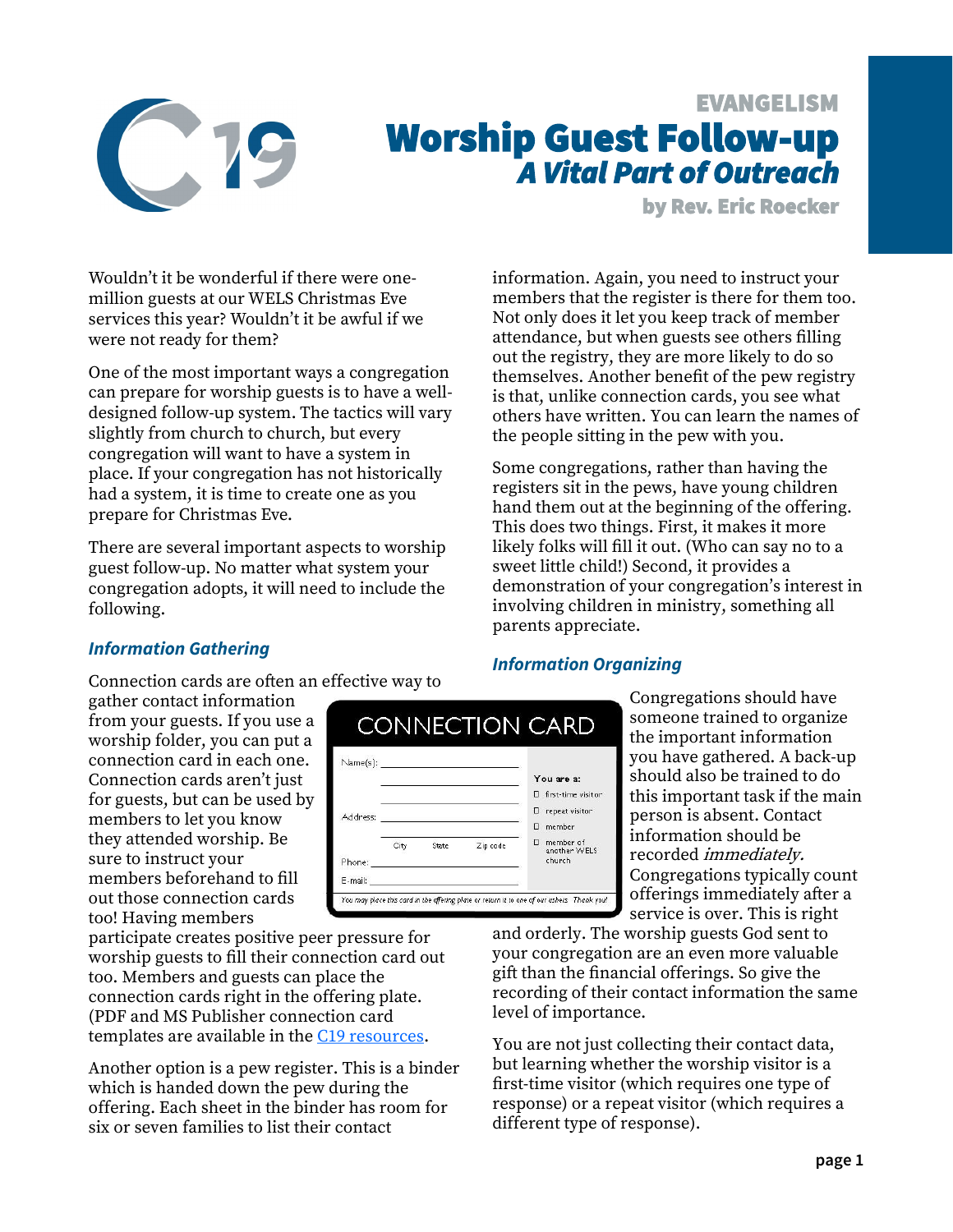It is also important that the responses to these worship visitors are prioritized correctly. WELS visitors, for example, are not outreach opportunities. You might have WELS individuals from other congregations visit you on Christmas Eve to worship with their family. It is certainly a nice gesture to send those WELS worship guests a "thank you" card, thanking them for joining you. However, unchurched guests are your top priority. Once all of the unchurched guests have been identified, their contact information is shared with those responsible for the next phase of follow-up. That would be...

### *Initial Contact (within 24-48 hours of visit)*

When a congregation has a first-time worship guest, it is important that guest is contacted quickly. Studies show that contacting and thanking a first-time worship visitor within 24 to 48 hours of their initial visit makes it almost twice as likely that individual will return for a second visit.

It is absolutely *vital* to make this initial visit quickly. What is not so important is *how* this initial contact is made. It could take the form of an email, phone call, house visit, or handwritten note.

One congregation has a small team prepare handwritten thank-you cards the very Sunday the guest visits in worship. They include a \$5 gift card to Starbucks for each adult. It goes out in the mail first thing on Monday.

Some congregations have a volunteer do an unannounced door-step visit within 48 hours. The goal is not to have an extended conversation but simply to thank the individual for visiting and drop off some print information about the congregation and its ministries. Typically, some sort of small gift is given. One gift option for this Christmas Eve is a copy of the evangelism movie My Son, My Savior. Perhaps you could include a bag of microwave popcorn with the DVD. You [can order copies of the movie HERE.](https://online.nph.net/catalog/product/view/id/25464/) They are being offered at cost (\$2.50/DVD) plus shipping.

#### *Pastor Phone Call*

It has been proven that multiple "touches" make it more likely that a first-time worship guest will

come back for a second time. So, if that initial contact is made 24 to 48 hours of the guest visiting worship, then later in the week is a good time for the pastor to make a phone call to each visitor. It can be brief. He simply thanks them for visiting and says how much he'd love to have them visit again. If the conversation goes well and the person seems interested in learning more about the church, the pastor might use this phone call to set up a time to visit in person.

#### *Face-to-Face Gospel Presentation*

Eventually, the pastor or a trained evangelist will want to visit the worship guest face-to-face for something longer than a door-step visit. You actually want to sit down and talk for a bit with the worship guest.

When should this visit take place? If the pastoral phone call that takes place a few days after the initial worship visit goes well, it would be good for the pastor to schedule that visit ASAP, the next day if possible. If the first-time worship visitor seems polite during the call but not very interested in learning about the church, you might wait to see if he comes back the following Sunday, or even the Sunday after that. If they come back to worship a second time, that is a big deal! (It is why you want guests to be able to let you know on the connection card or pew register if they are a first-time visitor or second time visitor.) If a worship visitor comes back a second time, you will want to sit town with them very quickly. Strike while the iron is hot!

What if they don't come back for a second visit at worship? You *still* want to attempt to schedule a face-to-face visit. About two and a half weeks after their initial visit, give them a call and ask if you could get together. The reason is simple. If God brought a worship visitor to your congregation, your congregation will want to do everything possible to attempt to have a sitdown, face-to-face visit with that worship guest, a time where the gospel can be applied specifically to their life.

Where should this visit take place? The pastor or evangelist can throw out multiple options. "<sup>I</sup> wanted to talk to you a bit more about our mission. Could I stop by your place sometime tomorrow, or perhaps can I buy you a cup of coffee at the coffee shop on Main St?"